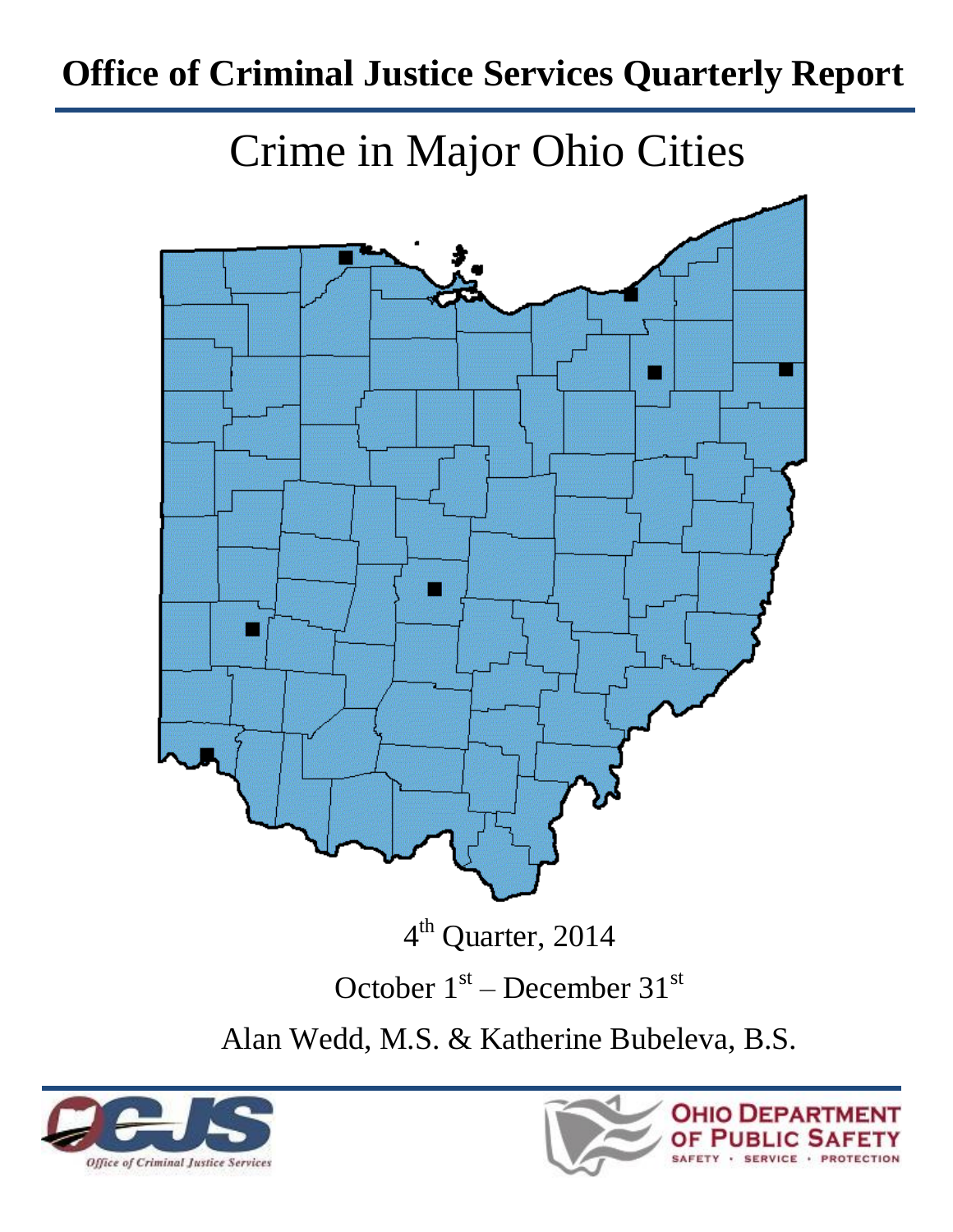## **Overview**

- This report provides information about crimes occurring in major Ohio cities during the fourth quarter (October  $1<sup>st</sup>$  –December 31<sup>st</sup>) of 2014. The cities included in this report are Akron, Cincinnati, Cleveland, Columbus, Dayton, Toledo, and Youngstown.
- Data for this report are taken from the Ohio Incident-Based Reporting System (OIBRS). OIBRS is a voluntary crime reporting program that allows Ohio law enforcement agencies to electronically submit crime statistics to state and federal government agencies.
- The data included in this report consist of the seven most severe categories of offenses collected by the FBI's Uniform Crime Reporting (UCR) Program. These offenses are known as Part 1 crimes, and are divided in to two categories: violent crimes (murder, forcible rape, robbery, and aggravated assault) and property crimes (burglary, larceny/theft, motor vehicle theft, and  $arson<sup>1</sup>$ ).
- Data from the fourth quarter of 2014 are compared to the fourth quarter of 2013 to provide context.

**Disclaimer:** Data included in this report are preliminary, and only as accurate as the data provided by local law enforcement agencies.

l  $1$  Arson data are omitted from this report due to limited reporting of offenses.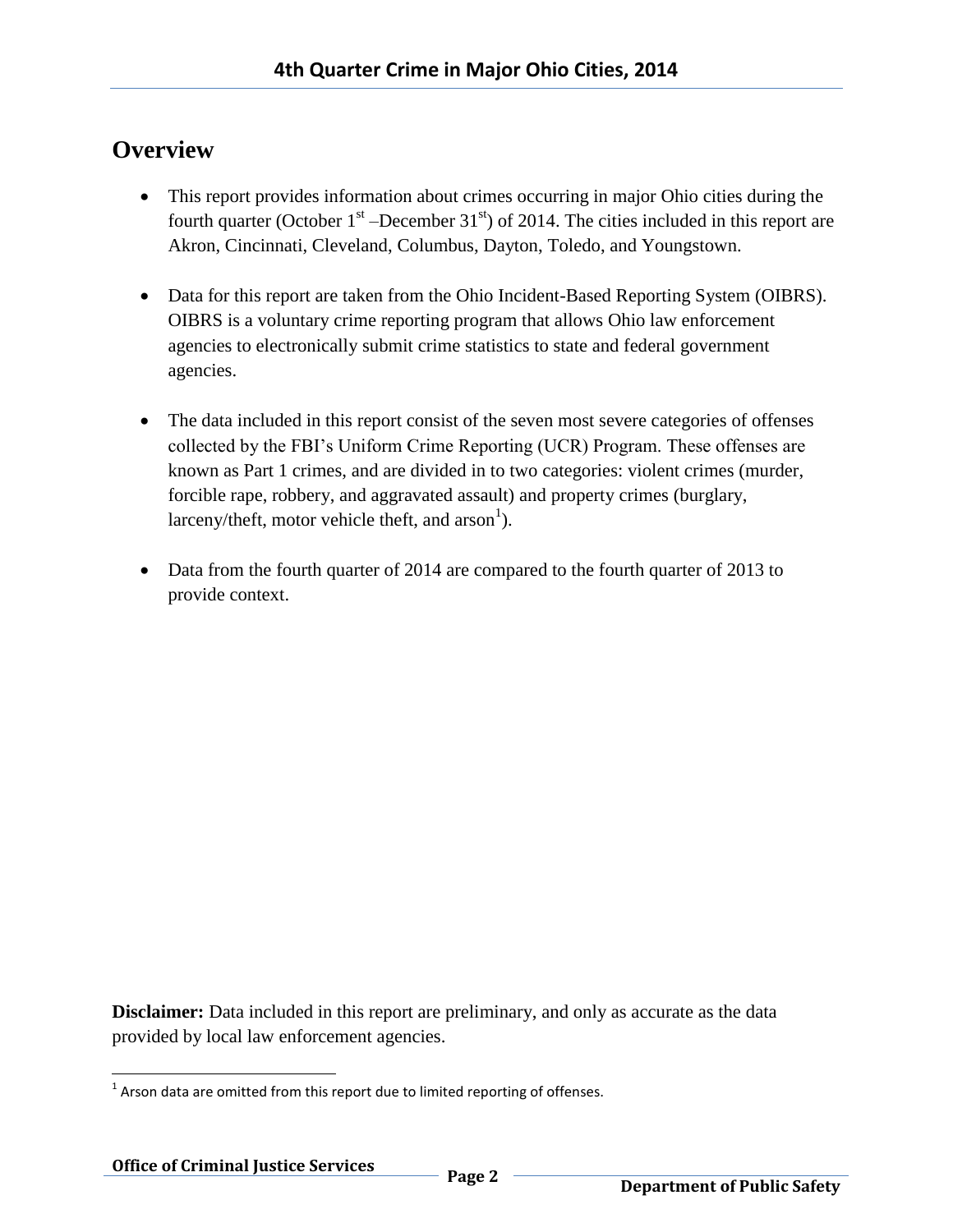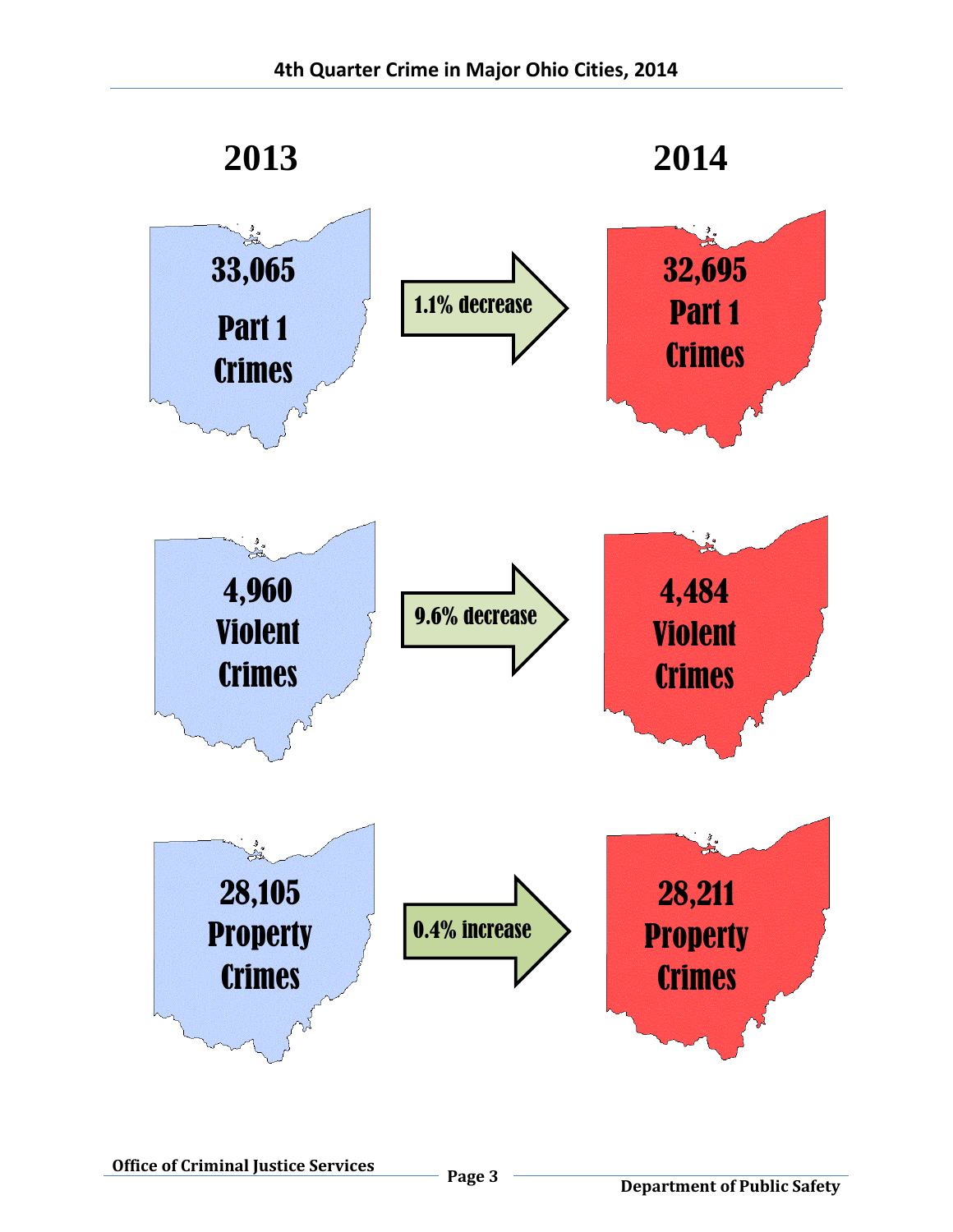## **Summary**

- A total of 32,695 Part 1 crimes were reported in major Ohio cities during the fourth quarter of 2014. This represents a **1.1% decrease** from the 33,065 Part 1 crimes reported during the fourth quarter of 2013.
- The 4,484 violent crimes reported in the fourth quarter of 2014 represent **9.6% decrease** from the 4,960 violent crimes reported in the fourth quarter of 2013.
- The 28,211 property crimes reported in the fourth quarter of 2014 represent a **0.4% increase** from the 28,105 property crimes reported in the fourth quarter of 2013.
- All of the cities reported a decrease in violent crime between the fourth quarter of 2013 to the fourth quarter of 2014. Property crime in Akron, Cincinnati, and Dayton also increased during the same time period.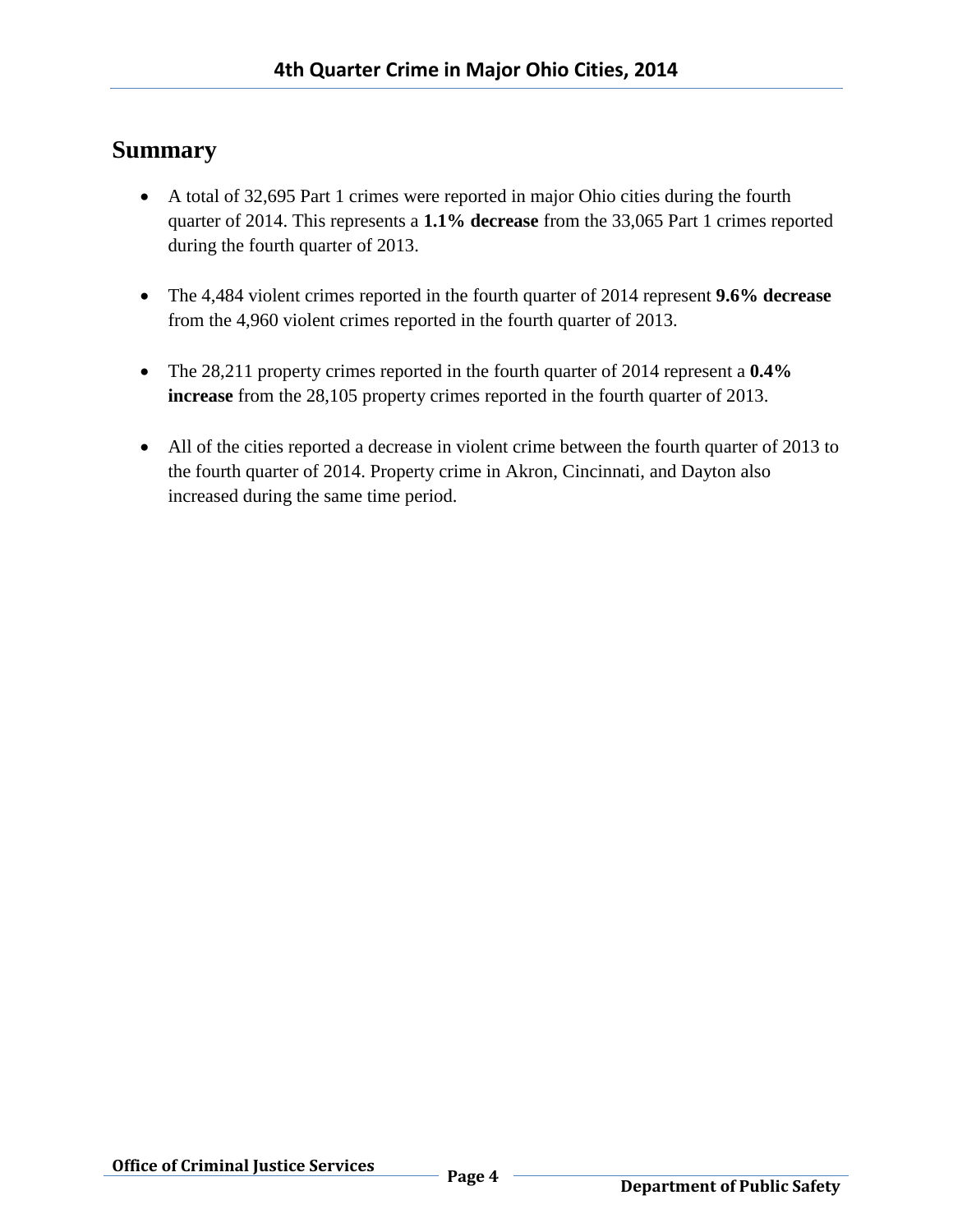# **Violent Crime**

- According to the UCR Program, violent crimes are offenses that involve force or the threat of force. Four different offenses are categorized as violent crimes: murder, forcible rape, robbery, and aggravated assault.
- No categories of violent crime showed an increase from the fourth quarter of 2013 to the fourth quarter of 2014.

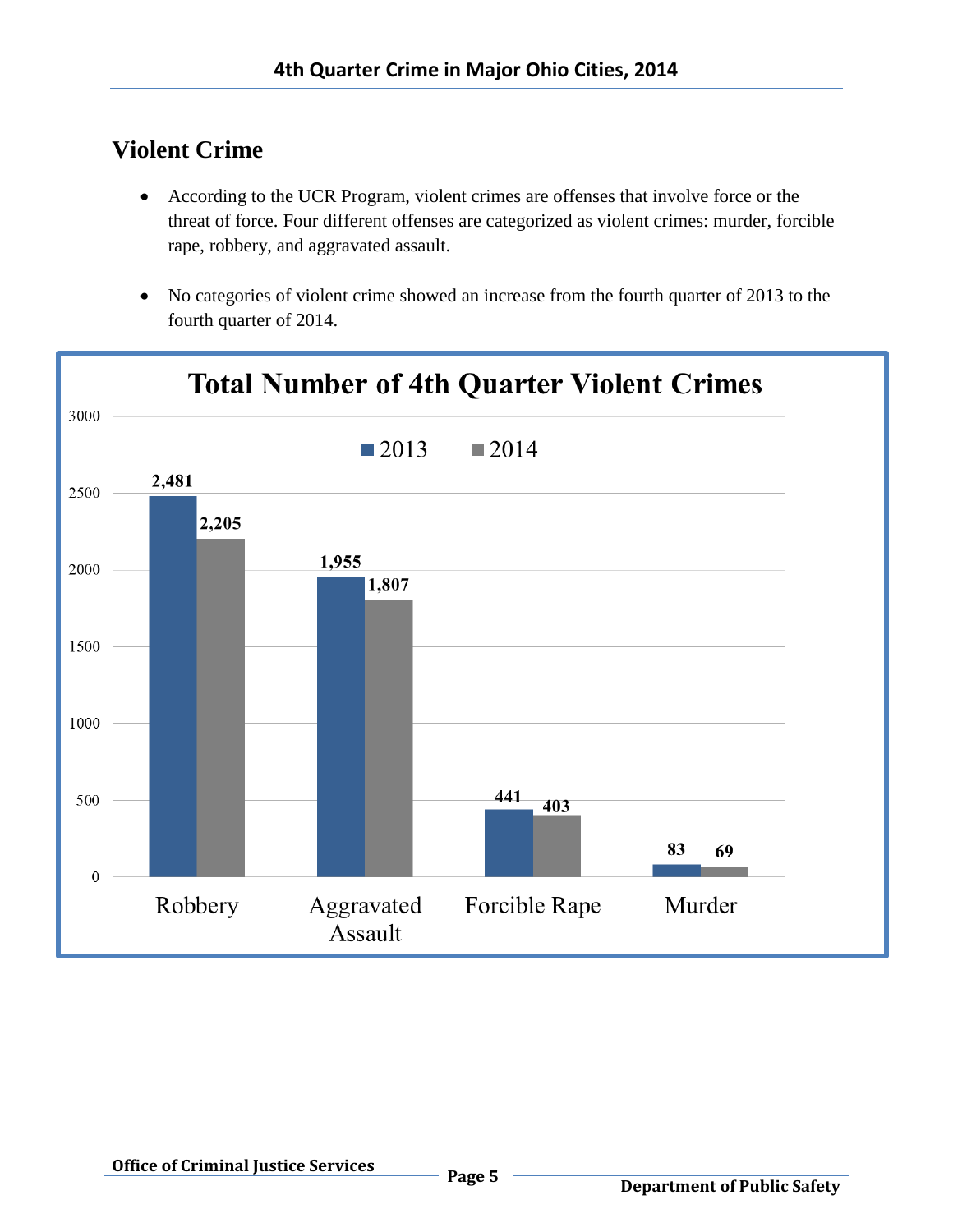|              |             | <b>TOTAL</b> |        | <b>RATE</b> |                   |
|--------------|-------------|--------------|--------|-------------|-------------------|
| <b>CITY</b>  |             | 2013 2014    | 2013   | 2014        | % CHANGE          |
| Akron        | 116         | 123          | 58.42  | 61.77       | 5.7% increase     |
| Cincinnati   | 454         | 371          | 153.09 | 124.94      | 18.4% decrease    |
| Cleveland    | 904         | 758          | 231.24 | 191.02      | 17.4% decrease    |
| Columbus     | 549         | 528          | 66.66  | 63.16       | 5.3% decrease     |
| Dayton       | 140         | 132          | 99.04  | 93.27       | 5.8% decrease     |
| Toledo       | 262         | 250          | 92.25  | 87.04       | 5.6% decrease     |
| Youngstown   | 56          | 43           | 85.62  | 64.20       | 25% decrease      |
| <b>TOTAL</b> | 2,481 2,205 |              | 112.76 | 99.12       | $12.1\%$ decrease |

# 4<sup>th</sup> Quarter Robbery<sup>2</sup>

**Robberies decreased by 12.1%** during the fourth quarter of 2014.

Akron was the only city to report an increase in robberies.

# 4<sup>th</sup> Quarter Aggravated Assault

|              |             | TOTAL |        | <b>RATE</b> |                |
|--------------|-------------|-------|--------|-------------|----------------|
| <b>CITY</b>  | 2013        | 2014  | 2013   | 2014        | % CHANGE       |
| Akron        | 225         | 155   | 113.32 | 77.85       | 31.3% decrease |
| Cincinnati   | 285         | 295   | 96.11  | 99.35       | 3.4% increase  |
| Cleveland    | 438         | 437   | 112.04 | 110.13      | 1.7% decrease  |
| Columbus     | 453         | 394   | 55.01  | 47.13       | 14.3% decrease |
| Dayton       | 114         | 122   | 80.65  | 86.20       | 6.9% increase  |
| Toledo       | 365         | 337   | 128.52 | 117.34      | 8.7% decrease  |
| Youngstown   | 75          | 67    | 114.67 | 100.03      | 12.8% decrease |
| <b>TOTAL</b> | 1,955 1,807 |       | 88.85  | 81.23       | 8.6% decrease  |

**Aggravated assaults decreased by 8.6%** during the fourth quarter of 2014.

Cincinnati and Dayton were the only cities to report an increase in aggravated assaults.

 $\overline{\phantom{a}}$ 

 $^{2}$ % change is calculated based on rate. Rate describes the total number of offenses per 100,000 people and is rounded to the nearest hundredth. Rounding may lead to discrepancies for column and row totals.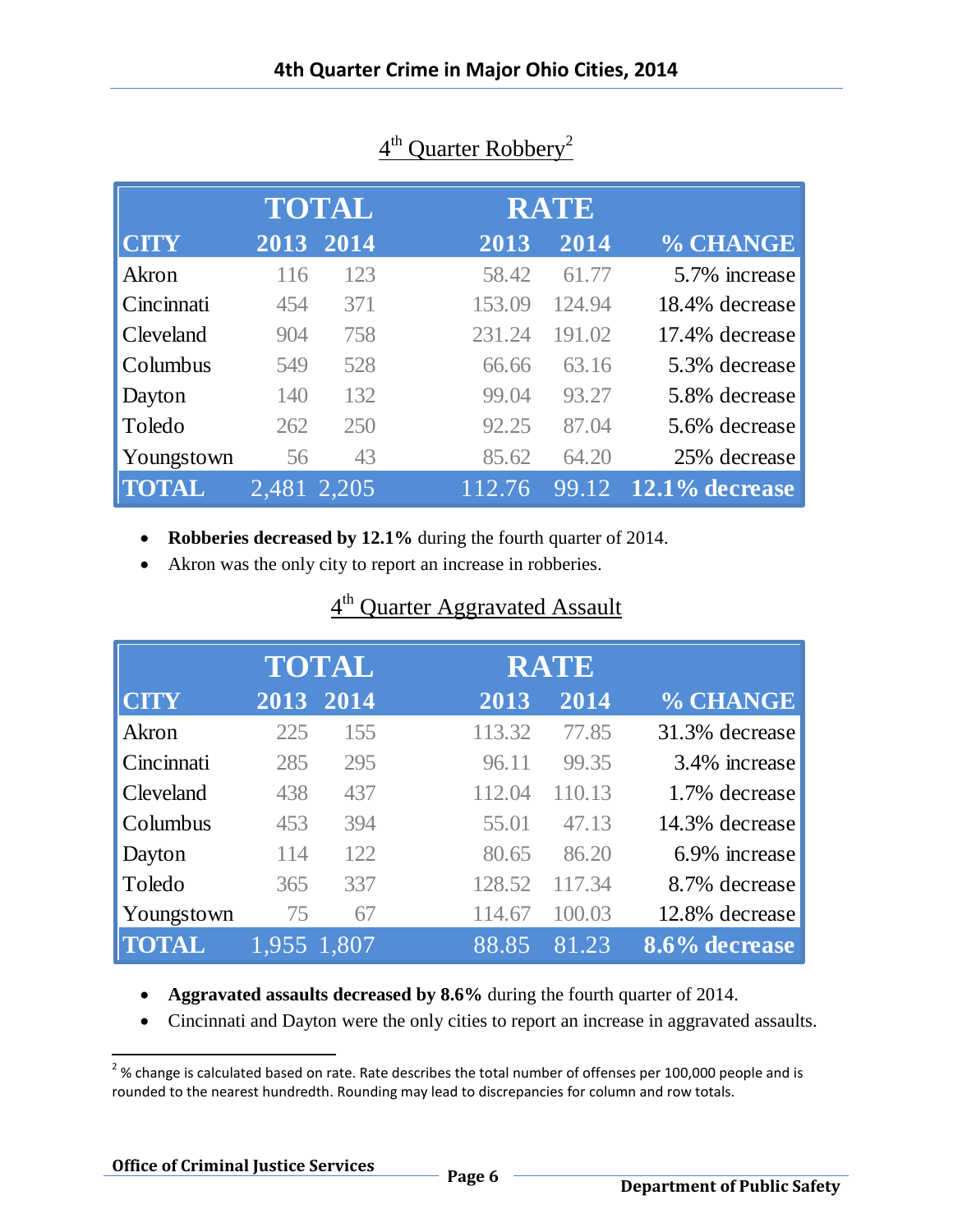|                  |           | <b>TOTAL</b> |             | <b>RATE</b> |                |
|------------------|-----------|--------------|-------------|-------------|----------------|
| <b>CITY</b>      | 2013 2014 |              | 2013 2014   |             | % CHANGE       |
| Akron            | 44        | 38           | 22.16       | 19.08       | 13.9% decrease |
| Cincinnati       | 56        | 55           | 18.88       | 18.52       | 1.9% decrease  |
| <b>Cleveland</b> | 108       | 98           | 27.63       | 24.70       | 10.6% decrease |
| Columbus         | 173       | 138          | 21.01       | 16.51       | 21.4% decrease |
| Dayton           | 24        | 28           | 16.98       | 19.78       | 16.5% increase |
| Toledo           | 28        | 35           | 9.86        | 12.19       | 23.6% increase |
| Youngstown       | 8         | 11           | 12.23       | 16.42       | 34.3% increase |
|                  | 441       | 403          | 20.04 18.12 |             | 9.6% decrease  |

## 4<sup>th</sup> Quarter Forcible Rape

- **Forcible rapes decreased by 9.6%** during the fourth quarter of 2014.
- Dayton, Toledo, and Youngstown were the only cities to report an increase in forcible rape offenses.

|              |    | <b>TOTAL</b>   |       | <b>RATE</b> |                |
|--------------|----|----------------|-------|-------------|----------------|
| <b>CITY</b>  |    | 2013 2014      | 2013  | 2014        | % CHANGE       |
| Akron        | 3  | 5              | 1.51  | 2.51        | 66.2% increase |
| Cincinnati   | 18 |                | 6.07  | 2.36        | 61.2% decrease |
| Cleveland    | 18 | 26             | 4.60  | 6.55        | 42.3% increase |
| Columbus     | 18 | 17             | 2.19  | 2.03        | 7% decrease    |
| Dayton       | 11 | $\overline{2}$ | 7.78  | 1.41        | 81.8% decrease |
| Toledo       |    | 6              | 2.46  | 2.09        | 15.2% decrease |
| Youngstown   | 8  | 6              | 12.23 | 8.96        | 26.8% decrease |
| <b>TOTAL</b> | 83 | 69             | 3.77  | $3.10^{6}$  | 17.8% decrease |
|              |    |                |       |             |                |

## 4<sup>th</sup> Quarter Murder

- **Murders decreased by 17.8%** during the fourth quarter of 2014.
- Akron and Cleveland were the only cities to report an increase in murders.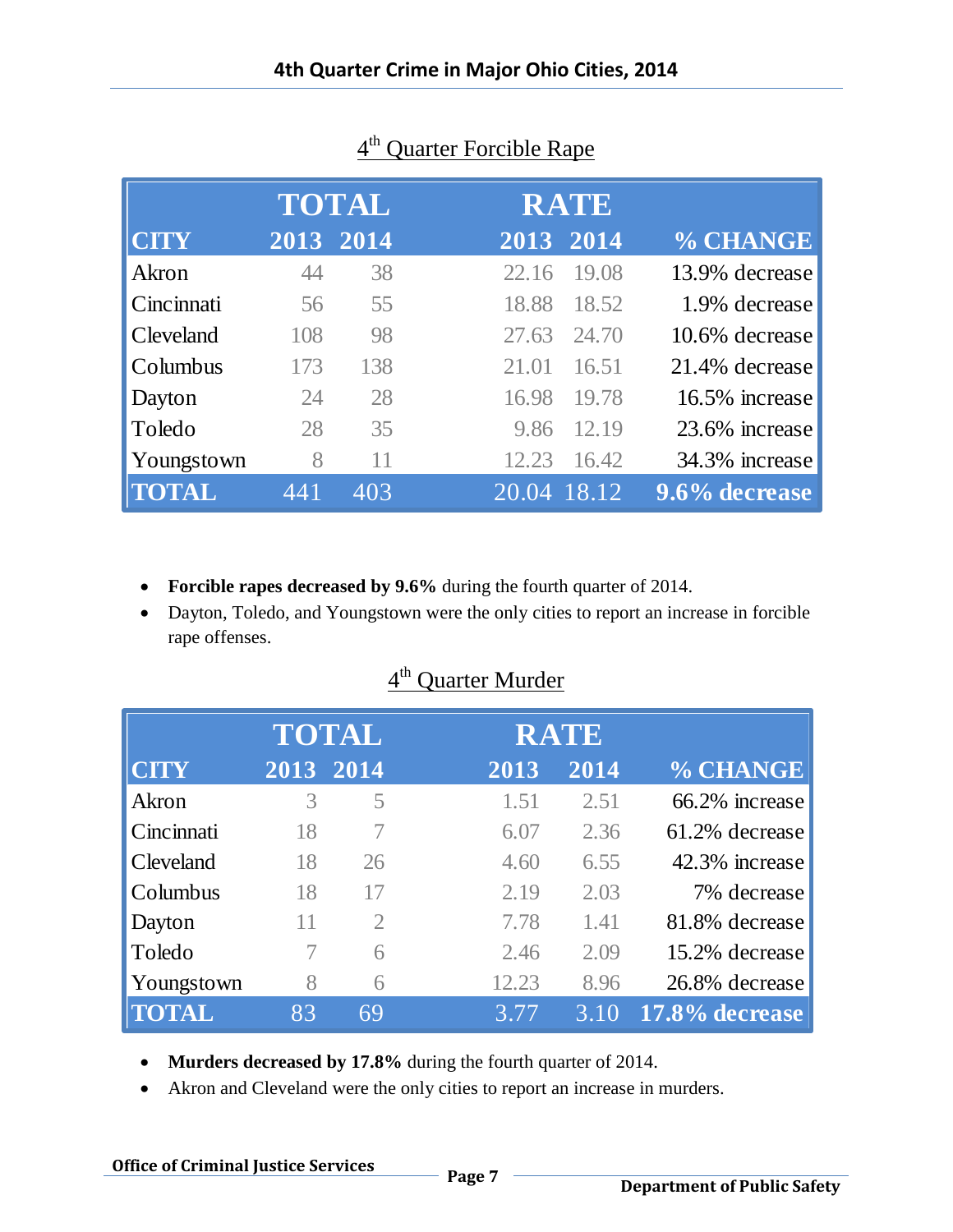# **Property Crimes**

- According to the UCR Program, property crimes are offenses involving the taking of money or property without force or the threat of force against a victim. Three different offenses are categorized as property crime: burglary, larceny-theft, and motor vehicle theft.
- Larceny/theft was the only category of property crime to increase between the fourth quarter of 2013 and the fourth quarter of 2014.

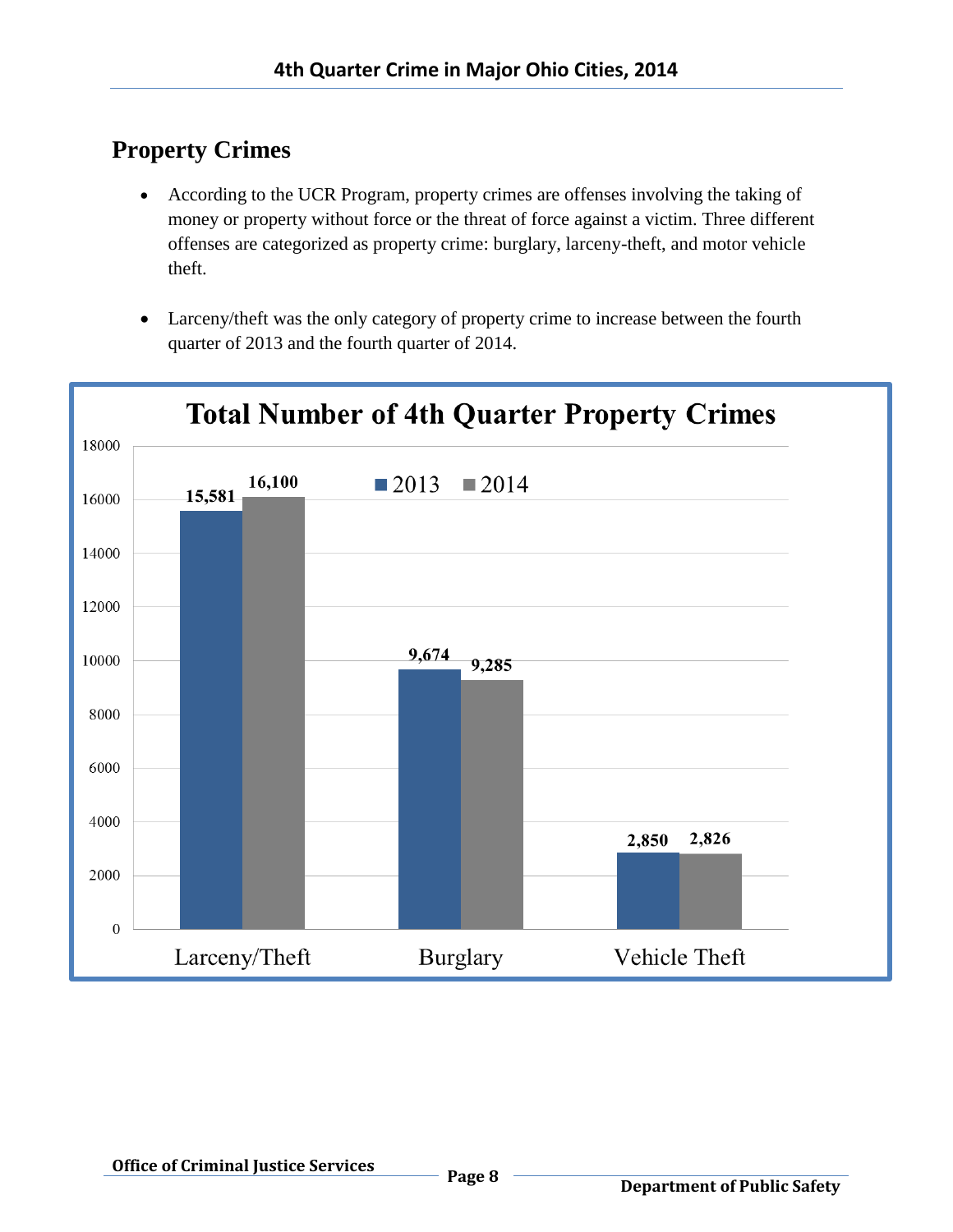|                  |               | <b>TOTAL</b> |        | <b>RATE</b>       |                |
|------------------|---------------|--------------|--------|-------------------|----------------|
| <b>CITY</b>      | 2013          | 2014         | 2013   | 2014              | % CHANGE       |
| Akron            | 1,567         | 1,475        | 789.23 | 740.80            | 6.1% decrease  |
| Cincinnati       | 2,454         | 2,861        | 827.52 | 963.48            | 16.4% increase |
| <b>Cleveland</b> | 4,322         | 4,369        |        | 1,105.57 1,101.02 | 0.4% decrease  |
| Columbus         | 5,760         | 5,930        | 699.42 | 709.37            | 1.4% increase  |
| Dayton           | 1,086         | 1,077        | 768.26 | 760.99            | 0.9% decrease  |
| Youngstown       | 392           | 388          | 599.34 | 579.26            | 3.4% decrease  |
| <b>TOTAL</b>     | 15,581 16,100 |              | 813.07 | 831.04            | 2.2% increase  |

## 4<sup>th</sup> Quarter Larceny/Theft<sup>3</sup>

- **Larceny/theft offenses increased by 2.2%** during the fourth quarter of 2014.
- Cincinnati and Columbus were the only cities to report an increase in the total number of larceny/theft offenses.

#### 4th Quarter Burglary

|              |       | TOTAL |        | <b>RATE</b> |                |
|--------------|-------|-------|--------|-------------|----------------|
| <b>CITY</b>  | 2013  | 2014  | 2013   | 2014        | % CHANGE       |
| Akron        | 808   | 888   | 406.95 | 445.98      | 9.6% increase  |
| Cincinnati   | 1,476 | 1,241 | 497.72 | 417.93      | 16% decrease   |
| Cleveland    | 2,212 | 2,096 | 565.83 | 528.21      | 6.6% decrease  |
| Columbus     | 2,679 | 2,459 | 325.30 | 294.15      | 9.6% decrease  |
| Dayton       | 668   | 962   | 472.56 | 679.73      | 43.8% increase |
| Toledo       | 1,434 | 1,245 | 504.91 | 433.48      | 14.1% decrease |
| Youngstown   | 397   | 394   | 606.99 | 588.22      | 3.1% decrease  |
| <b>TOTAL</b> | 9,674 | 9.285 | 439.66 | 417.39      | 5.1% decrease  |

- **Burglaries decreased by 5.1%** during the fourth quarter of 2014.
- Akron and Dayton were the only city to report an increase in burglaries.

 3 Data for Toledo larceny/theft offenses are not available.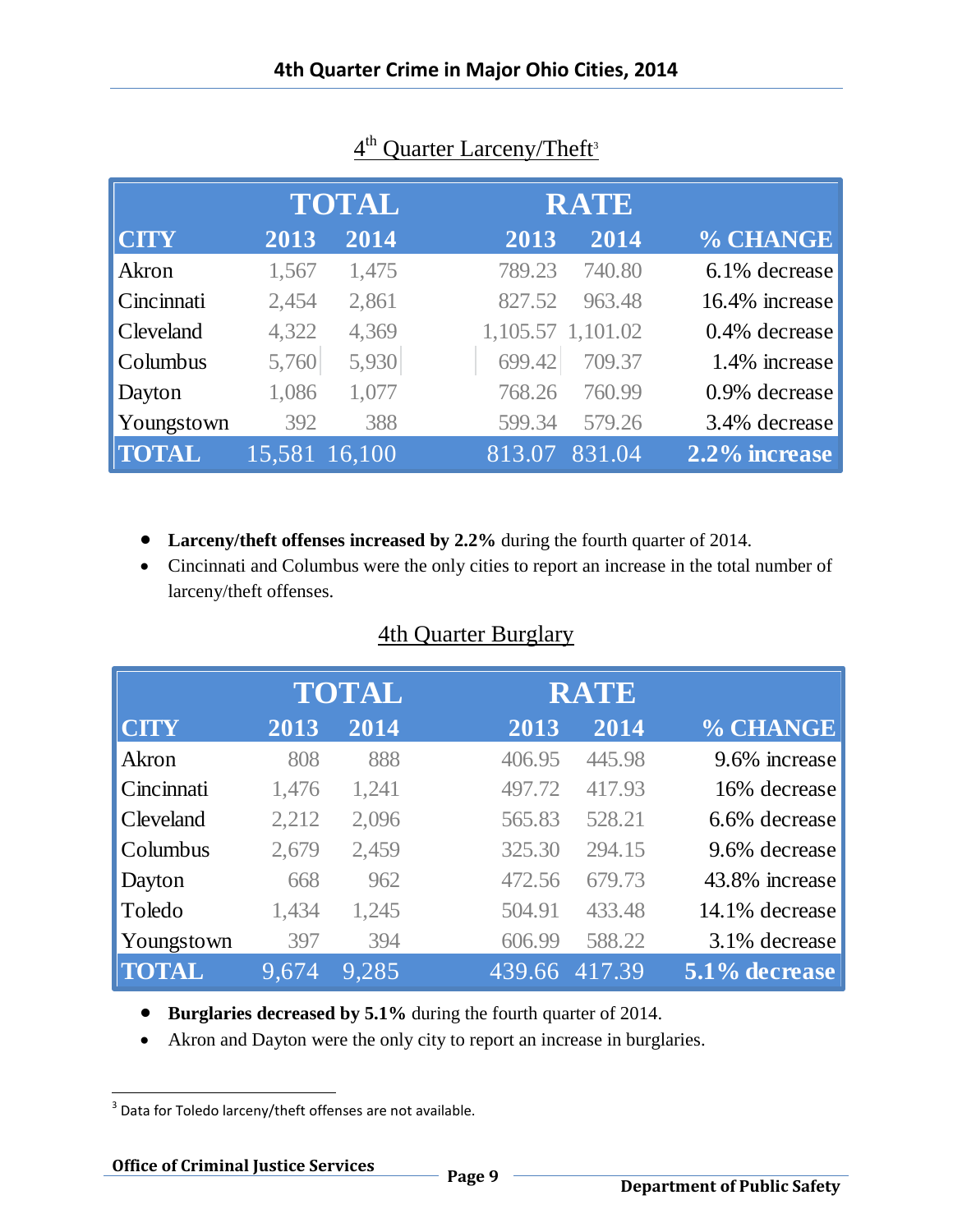|              | <b>TOTAL</b> |       | <b>RATE</b> |        |                |  |
|--------------|--------------|-------|-------------|--------|----------------|--|
| <b>CITY</b>  | 2013         | 2014  | 2013        | 2014   | % CHANGE       |  |
| Akron        | 150          | 191   | 75.55       | 95.93  | 27% increase   |  |
| Cincinnati   | 299          | 335   | 100.83      | 112.82 | 11.9% increase |  |
| Cleveland    | 986          | 994   | 252.22      | 250.49 | 0.7% decrease  |  |
| Columbus     | 888          | 773   | 107.83      | 92.47  | 14.2% decrease |  |
| Dayton       | 148          | 195   | 104.70      | 137.78 | 31.6% increase |  |
| Toledo       | 288          | 282   | 101.40      | 98.19  | 3.2% decrease  |  |
| Youngstown   | 91           | 56    | 139.13      | 83.60  | 39.9% decrease |  |
| <b>TOTAL</b> | 2,850        | 2,826 | 129.53      | 127.04 | 1.9% decrease  |  |

## 4<sup>th</sup> Quarter Motor Vehicle Theft

**Motor vehicle thefts decreased by 1.9%** during the fourth quarter of 2014.

 Akron, Cincinnati, and Dayton were the only city to report an increase in motor vehicle thefts.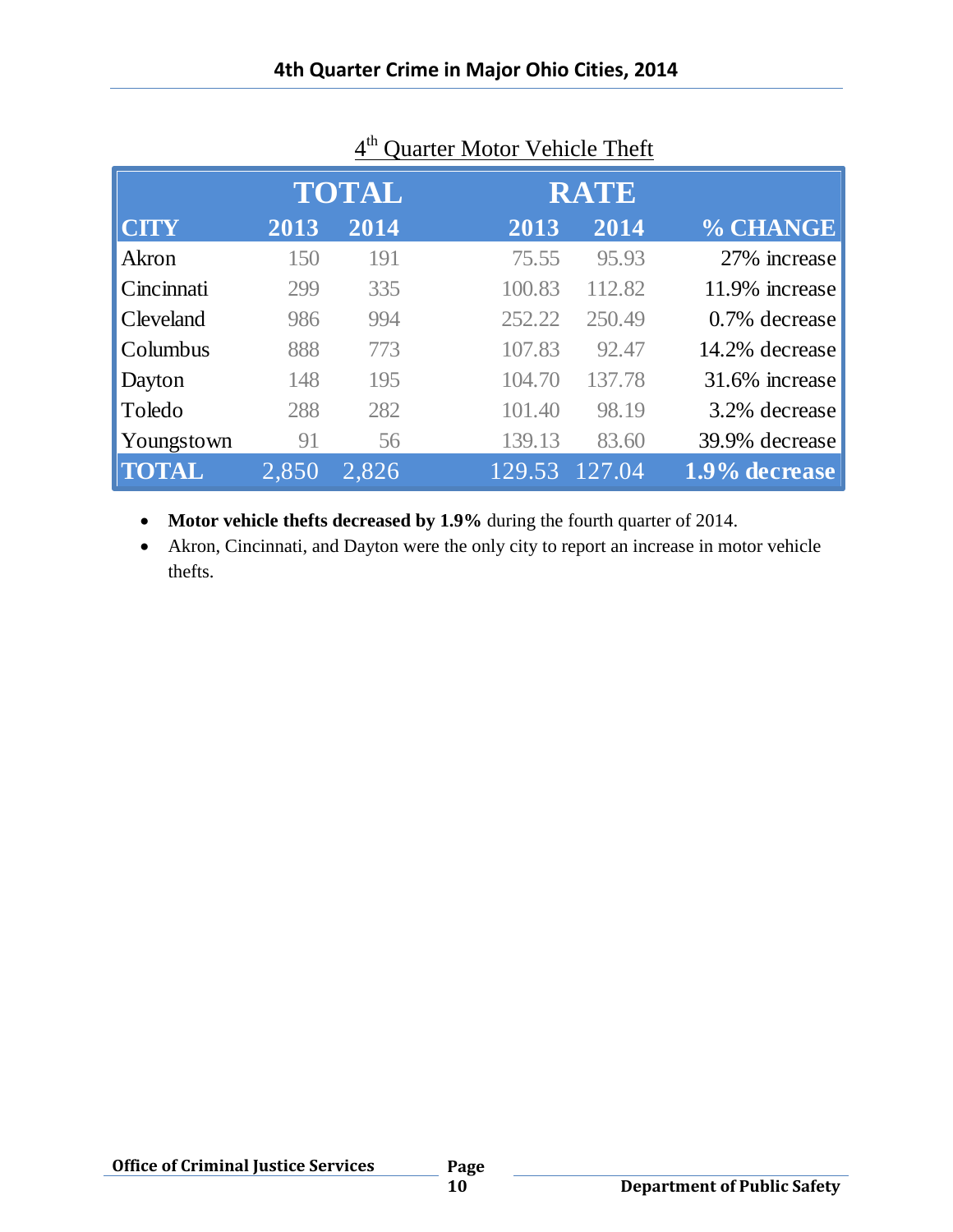#### **4th Quarter Crime in Major Ohio Cities, 2014**

| <b>CITY</b>       | <b>ROBBERY</b> |       | <b>AGG. ASSAULT FORCIBLE RAPE</b> | <b>MURDER</b> | <b>TOTAL</b> |
|-------------------|----------------|-------|-----------------------------------|---------------|--------------|
| Akron             | 446            | 819   | 156                               | 28            | 1,449        |
| Cincinnati        | 1,373          | 1,282 | 214                               | 61            | 2,930        |
| <b>C</b> leveland | 3,098          | 1,965 | 480                               | 71            | 5,614        |
| Columbus          | 2,119          | 1,846 | 677                               | 84            | 4,726        |
| Dayton            | 545            | 572   | 123                               | 27            | 1,267        |
| Toledo            | 944            | 1,489 | 174                               | 24            | 2,631        |
| Youngstown        | 137            | 293   | 37                                | 16            | 483          |
| <b>TOTAL</b>      | 8,662          | 8,266 | 1,861                             | 311           | 19,100       |

## Violent Crime 2014 YTD: January 1<sup>st</sup> – December 31<sup>st</sup>

## Property Crime 2014 YTD: January 1<sup>st</sup> – December 31<sup>st</sup>

| <b>CITY</b>          | <b>LARCENY/THEFT</b> | <b>BURGLARY</b> | <b>VEHICLE THEFT</b> | <b>TOTAL</b> |
|----------------------|----------------------|-----------------|----------------------|--------------|
| Akron                | 5,735                | 3,022           | 606                  | 9,363        |
| Cincinnati           | 10,741               | 4,900           | 1,129                | 16,770       |
| <b>C</b> leveland    | 16,159               | 7,720           | 4,105                | 27,984       |
| $\mathsf{C}$ olumbus | 23,570               | 9,612           | 3,026                | 36,208       |
| Dayton               | 4,425                | 3,064           | 601                  | 8,090        |
| Toledo               | N/A                  | 4,738           | 1,097                | 5,835        |
| Youngstown           | 1,507                | 1,500           | 247                  | 3,254        |
| <b>TOTAL</b>         | 62,137               | 34,556          | 10,811               | 107,504      |